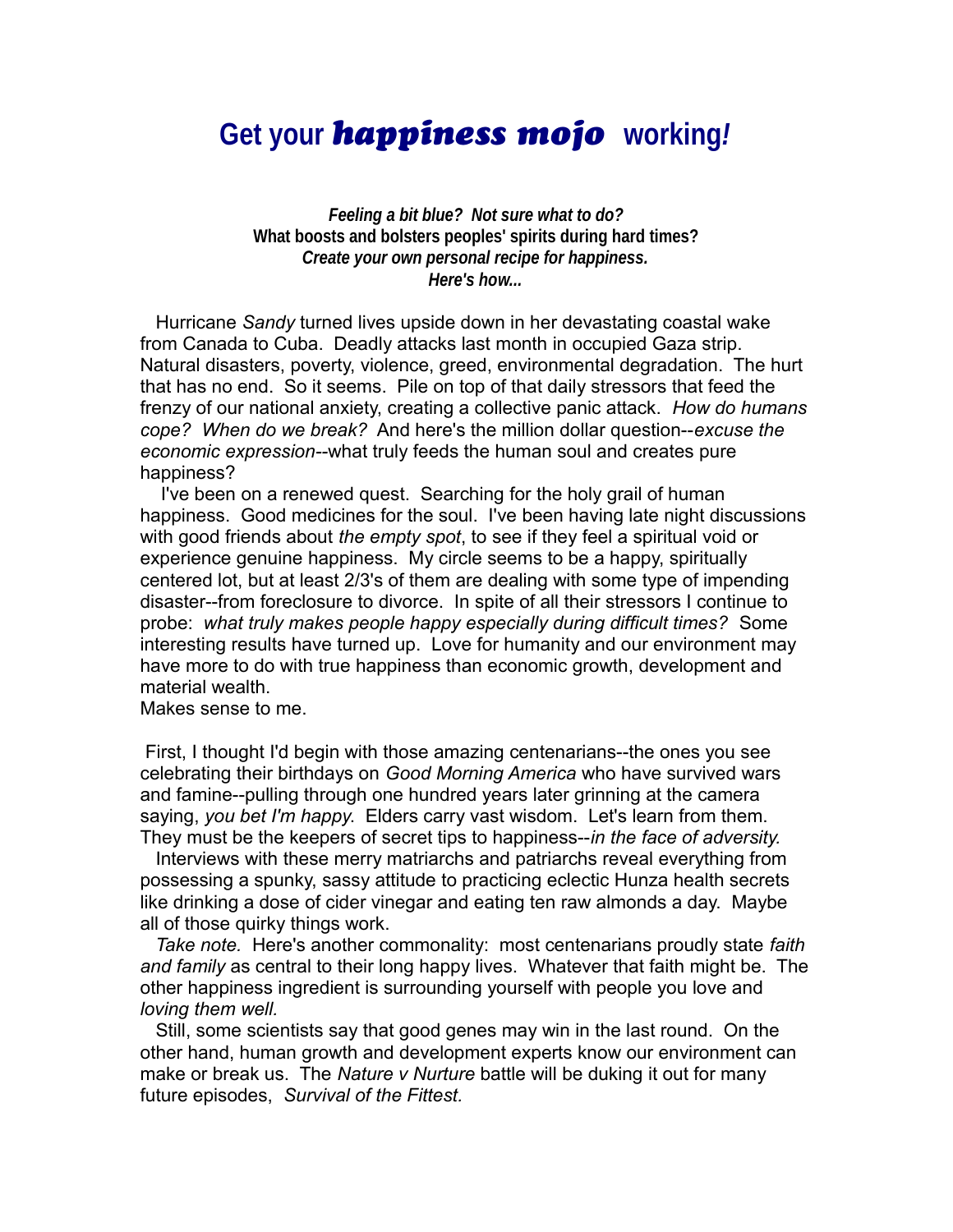Feeling like life is a battle might be part of the burden, too. I've been dumped upside down on my head several times--hit with devastating set-backs and losses. *Messy, ugly, painful stuff.* Lost everything to my name nearly five years ago in a painful relationship ending. Yet, my personal struggle was nothing compared to the lives of people suffering in places like Dafur or Afghanistan.

 Trauma sends people reeling. Hardship wreaks havoc with the physical body. It creates *monkey-mind.* Wild, uncontrollable, negative thoughts that interfere with work, relationships, productivity and creativity. Wakeful 4 am fits steal sleep. Night terrors are terrible. The emotional pain body consumes energy and impairs cognitive capacities when it continues to dominate. *Fight and flight* become the ever-ready EMT responders--always oncall, never knowing when to punch out.

 So, why is it that some people survive and thrive after severe trauma, achieving states of spiritual nirvana while others do not? What makes people resilient during hard times? Some people sustain as peaceful as Buddha while others carry gloom and doom with them wherever they go. Deciphering this happiness quotient has strong implications for all of us, especially trauma victims impacted by domestic abuse, homelessness, extreme poverty, violent crimes- and definitely veterans and civilians who have endured the atrocities of war.

Those Centenarians...

## *Back to those centenarians.*

I think they have a pretty good idea about how to live *The Good Life.*  Early sustainability pioneers, Helen and Scott Nearing come to mind, with their homesteading and happiness lifestyle teachings published back in 1954- definitely going against the grain of their times. For a time, I embraced and experimented with their guiding principles that centered around avoiding over dependence on money. The Nearings divided their day into two main four-hour periods--one for "bread labor" and the other for meaningful professional and personal endeavors. Here's what most long-living elders similar to the Nearings have to say about creating a happy, healthful long life...

## *Get fit, stay active.*

This doesn't mean running marathons in midlife. What it does mean is regular moderate exercise for 30 minutes daily, 2-3 times weekly to get your heart rate and numerous other muscles, organs and hormones functioning properly. Studies now show simply moving once every 20 minutes to stay busy with normative physical tasks will keep you limber for a lifetime. The happiest people do not push their bodies with grueling workout routines or marathons. Instead, moderation seems to be the rule. Studies actually show excessive exercise can bring on increased stress for many people.

## *Embrace a positive mental attitude.*

There's a bit of a tangent I'll take here--people are happier and live longer when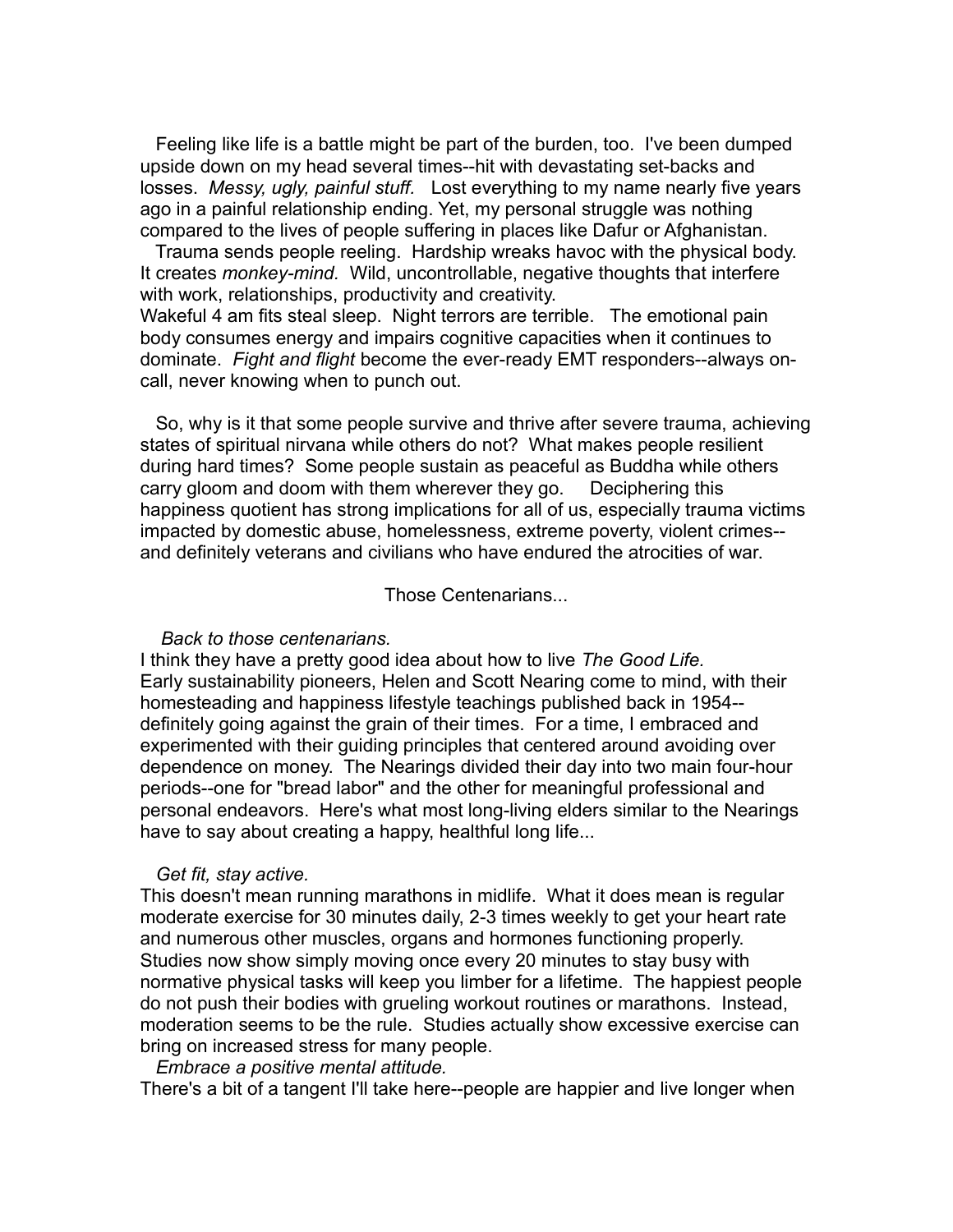they worry moderately. It appears that a bit of an edge makes them more concientious people--with an above average concern about their health, relationships, money. This motivates people to do something about nagging worries, whereas those who simply sit around and mope, doing nothing or are careless about their lives are more prone to depression, obesity or worse.

 *Overall, what else created happiness for the centenarians?* They have strong social circles--plenty of people they love and who love them in return, from a spouse to friends and neighbors. They practice healthful eating, exercise moderately, engage in work or volunteering post-retirement, definitely activities they enjoy. Happy people *do not work themselves to death*--*but work themselves to live,* says Howard Friedman author of *The Longevity Project.*  These are the lessons of the elders.

Live and learn.

## *Happy Planet Index*

Would it surprise you to learn that there's something called the *Happy Planet Index-HPI?* Ever take one of those online pop quizzes to learn which city or marital partner is best for you? I have. Especially when I get the itch to move or travel. I love taking them. There are more sophisticated tests and tools, such as the *Happy Planet Index,* that Nic Marks and others designed to mathematically measure sustainable happiness and well-being in humans globally.

 I like the *HPI* because it focuses on progress in a holistic manner, taking into account factors such as environmental sustainability and social justice--not solely economic growth measurements. For too long there's been a statistical fixation on what a country produces materially rather than overall health and happiness experienced by a society.

It is about time we measure what makes us well, what makes life truly worth living. Perhaps this will help us shed the fear factor and dreary negativity--*stop feeding the nightmare.* Perpetuated panic spreads like a global virus these days.

 It is better for our health to dream, envision and create sustainable solutions. Here's what Happy Planet people and other researchers have discovered: people on this earth want *happiness, love and health.*

Yes, security and money are important--but the three aforementioned rank globally as top human desires.

Happier spaces, places on the planet

 Are your extended family, neighbors or city council cranky? What are the solutions? *Revolution, reconciliation, relocation?* Let's look at the option of moving. Essentially, we're a nomadic tribe. Twice I tried to be an ex-pat in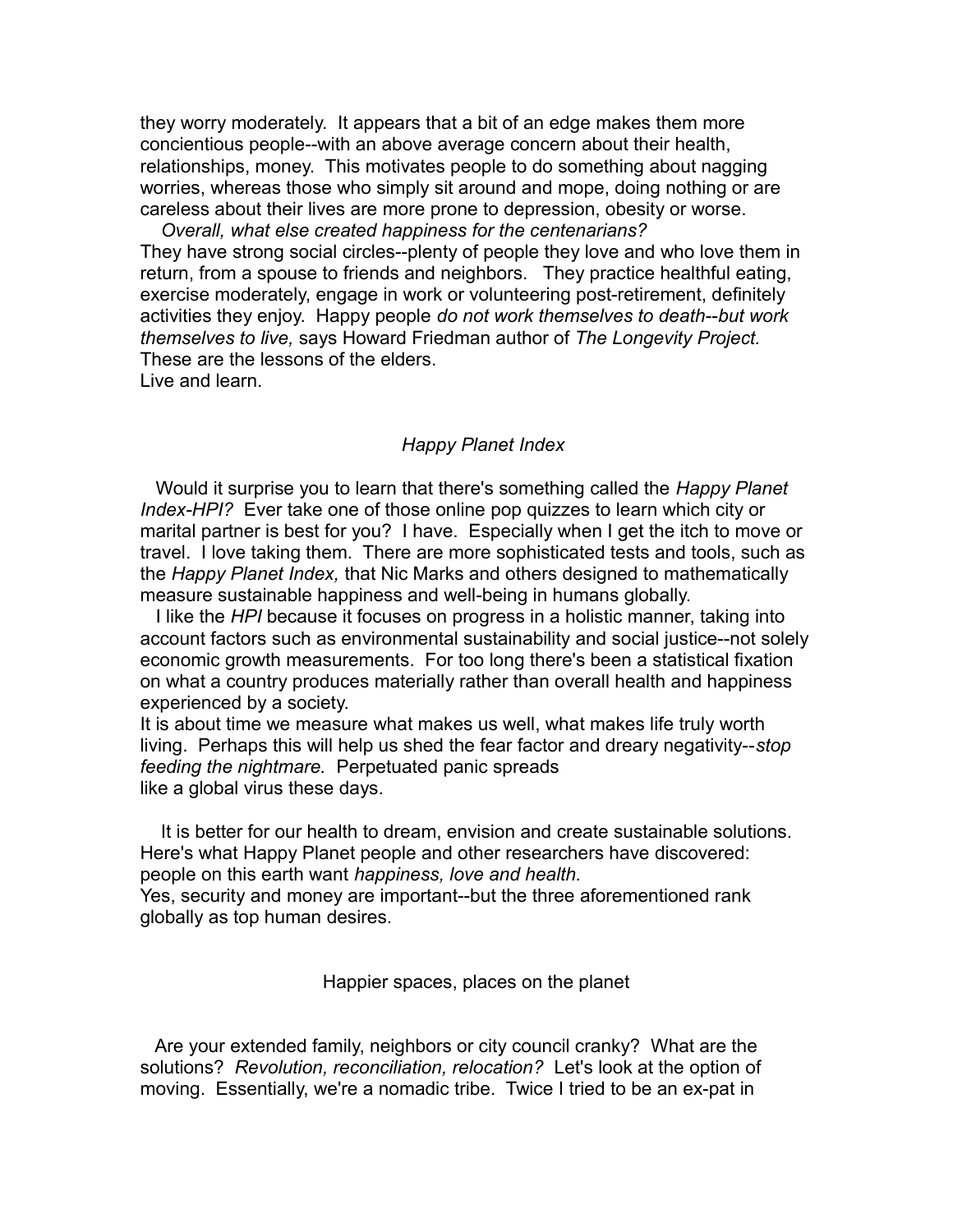Mexico. Those were amazing and affordable times, but I succumbed to my heartfelt desires. I craved the closeness of family and dear friends back in my homeland. Still, I consider emigrating every several years.

 The question of residency prompted me to deepen my quest, explore *spaces and places,* discover which U.S. cities and countries are hosts to the happiest residents. How does it stack up for good ole *Estados Unidos*? Here are a few of the cities that shine as happiest places to live: *Boulder Colorado, Madison Wisconsin, Austin Texas and Honolulu Hawaii,* to name a few.I'm happy to report that I've either lived or worked in two of those wonder spots. They have much to offer their residents with quality life factors.

 Here's another intriguing happy hometown story. In his National Geographic book, *Thrive: Finding Happiness in the Blue Zones Way,*

Minneapolis author Daniel Buettner describes the cheerful California city of San Luis Obispo. Evidently people are moving there in droves due to its happiness super-status. Recently, Denmark has been ousted from the *Top Ten List of Happiest Countries,* while Costa Rica shot to the apex of all happiness charts. Why Costa Rica and San Luis Obispo?

 Sustainability is the key. Human happiness should not happen at the expense of the earth. Simply living in a wealthy country does not guarantee life satisfaction. Sustainable values are correlates with true happiness. *Pura vida* is a popular expression in Costa Rica--roughly translated as 'the pure life'--an understanding and appreciation of life's true essence. Where there's *pura vida* present in a neighborhood, community or country people seem much happier. This far outweighs prestigious economic status and possession of material goods. Several other fascinating factors about Costa Rica: they generate all that bliss on only a quarter of the resources that similar happy nations utilize. And, they abolished their army in 1949. *Interesting.*

## Safe, Sound and *Secure*

 Greed, materialism, disproportionate wealth and the military industrial complex prevail in the Big Nations--while billions of others suffer without necessary resources essential to human survival. *Maslow was right;* when basic needs are met, humans survive and thrive. When they're not met, people are pretty much miserable. Clean water, food, shelter, health care, living wages *are basic human rights.* 

 Happy people are comfortable, secure. They may not be rich, but they have *enough.* A recent benchmark study from Princeton reported that when U.S. families have an annual income of approximately \$75,000 they *feel ok.* Less than that amount, they're stressed out and struggling. Further studies indicate stress shooting up again when income exceeds \$200,000--due to the constant pressure of earning more money, or the grinding fear of losing it. Some studies illustrate that income is relative, though. For example, one recent study of world values revealed that Mexican families living on \$320 per month were ranking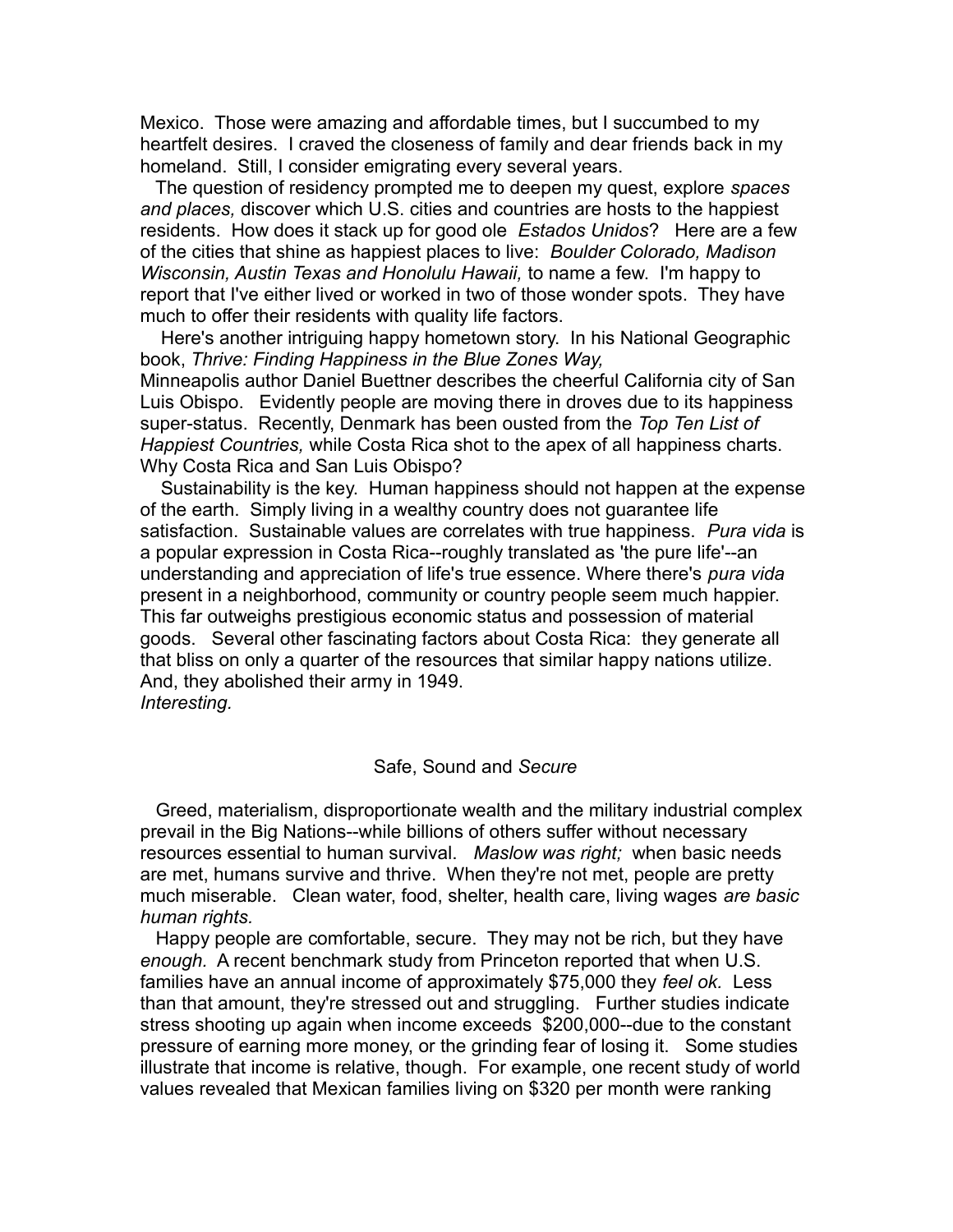happier than U.S. families living on \$5000 month. Just this morning, my friend who is a teacher emailed to say how much easier her life is in Ethiopia this year in contrast to the daily financial strains of life back in Midwest Minneapolis.

 However, there is the *fear factor*. Happy people do not live in fear. Humans function best when their tribe ensures safety--when their nation embraces economic and social policies and programs that provide equitable education, health care and other progressive, sustainable means to help their citizens advance.

 Security also comes in the form of loving relationships: marriage, family, friends, neighbors, co-workers and social networks--such as churches, schools or clubs. Happier people genuinely like and care about one another. They look out for each other. Strong trust exists. Solidly woven connections, not tattered disconnection. Optimists opt out of conflict, bicker little over petty matters, and are less likely to use courts to sue one another. They're a peaceful lot who prefer working things out--embracing compassionate and empathic values. This ensures survival of the tribe.

 Being happy and secure means living violence-free in a safe home, in a safe neighborhood. Environments where there is little child abuse, domestic violence, rape, street violence, institutional violence--or ugly wars. It means a commitment to deeply honoring human life.

Happiness studies underscore this: *violence equals misery.*

## Enough love in your life?

People want to be loved.

Loneliness and unhappiness go hand-in-hand. Want to experience a mega dose of *happy hormones*? Fall in love. Being in love actually alters brain and body chemistry producing more serotonin, oxytocin, vassopressin and endogenous opioids--increasing relaxation, pleasure, satiety and bonding. A loving marriage does more to promote life satisfaction and happiness than money, sex or even having children, as decades of psychology studies reveal. Happily married people tend to save more money, feel secure and engage in daily healthful habits such as good nutrition, volunteer work and moderate exercise.

 Happy couples--gay or straight--enjoy trust, laughter, forgiveness, friendship, compatibility and good sex. So, if you're seeking a buffer to unhappiness--having a loving relationship may keep you immune.

 Warning: an unhappy marriage works conversely. W*hen it's good, it's very good--and when it's bad, it's horrid.*  There's more to it than this, but overall, loving couples and families are happier people than those who experience lonliness and isolation.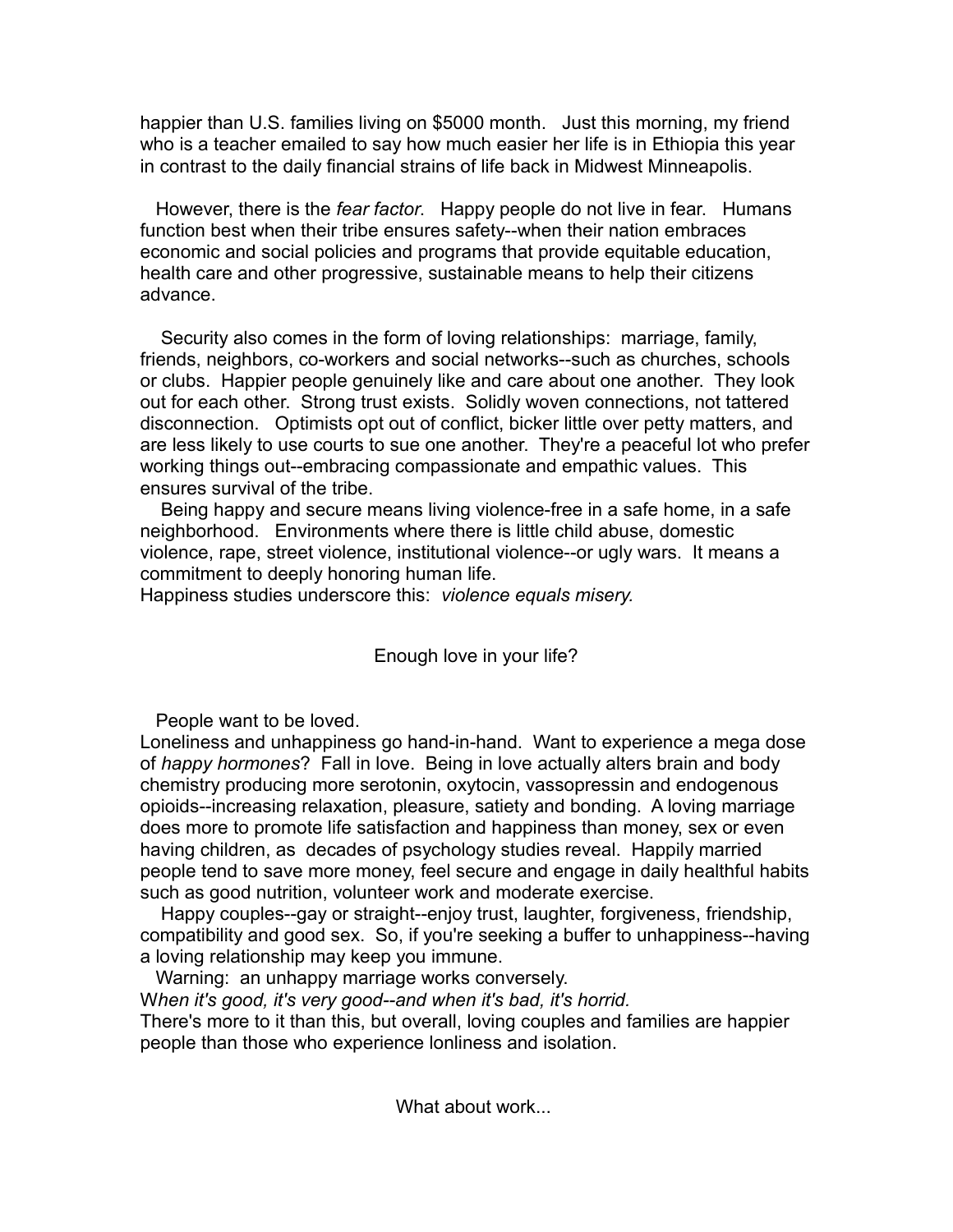People passionate about what they do for a living are among the happiest. Here's one work happiness equation I discovered*: G+P+V=C This is how it breaks down.* Combine individual *gifts* (G), plenty of *passion* (P), plus important personal *values*(V); it can all add up to knowing your true professional *calling.* Apply it. See if it works.

 Other factors contributing to vocational happiness are: having positive relationships with your boss and co-workers, solid trust, good communication, regular feedback, periodic recognition and rewards, excellence and pride in work accomplished, plus being paid what you're worth.

 People working from home or having a short commute to work rank higher in sustainable happiness than others. Self-employed people and educators are among the happiest professionals.

 Here's my pitch for shorter work weeks. The happiest of all people work only 30-40 hours per week. No more. For every full-time daily shift worked, it has been proven there must be 6 hours of free-time or social time for balance. Those who work even longer hours must find more free-time (9 hours of free-time for every shift worked). Where they will find that time, I do not know. Studies show six weeks of vacation per year creates happier, creative workers, too. *Ok worker bees...how well are you faring?*

## What feeds your soul?

 What other nourishing factors keep humans happy? Here's one I love: *spend time in nature*. Humans feel more connected when communing with Mama Nature. Children and adults need regular doses of green. Their anxiety, depression and aggression rates all decrease when they spend more time outdoors. Richard Louv, author of *Last Child in the Woods*, says 'nature intelligence' increases--and general IQ will, too.

 Hobbies, passions and fulfilling activities outside of work are important themes in happy peoples' lives. This runs the gamut from white water kayaking to weaving birch bark baskets at a Scandinavian Folk School.

 Content people enjoy regular quiet time, live in homes and places they love, and embrace some form of spirituality--alternative or conventional. They support the arts, walk a lot and take in more natural sunlight than others. Interestingly, they enjoy a glass of wine with friends or partake in moderation during Happy Hours at local pubs. They support community projects and volunteer more than unhappy people do. Hopeful humans have savings accounts that serve as safety nets. They watch less television, grow more gardens, have a family pet, and are proud of their family. Here's another you might like: *they sleep a bit more than others.*